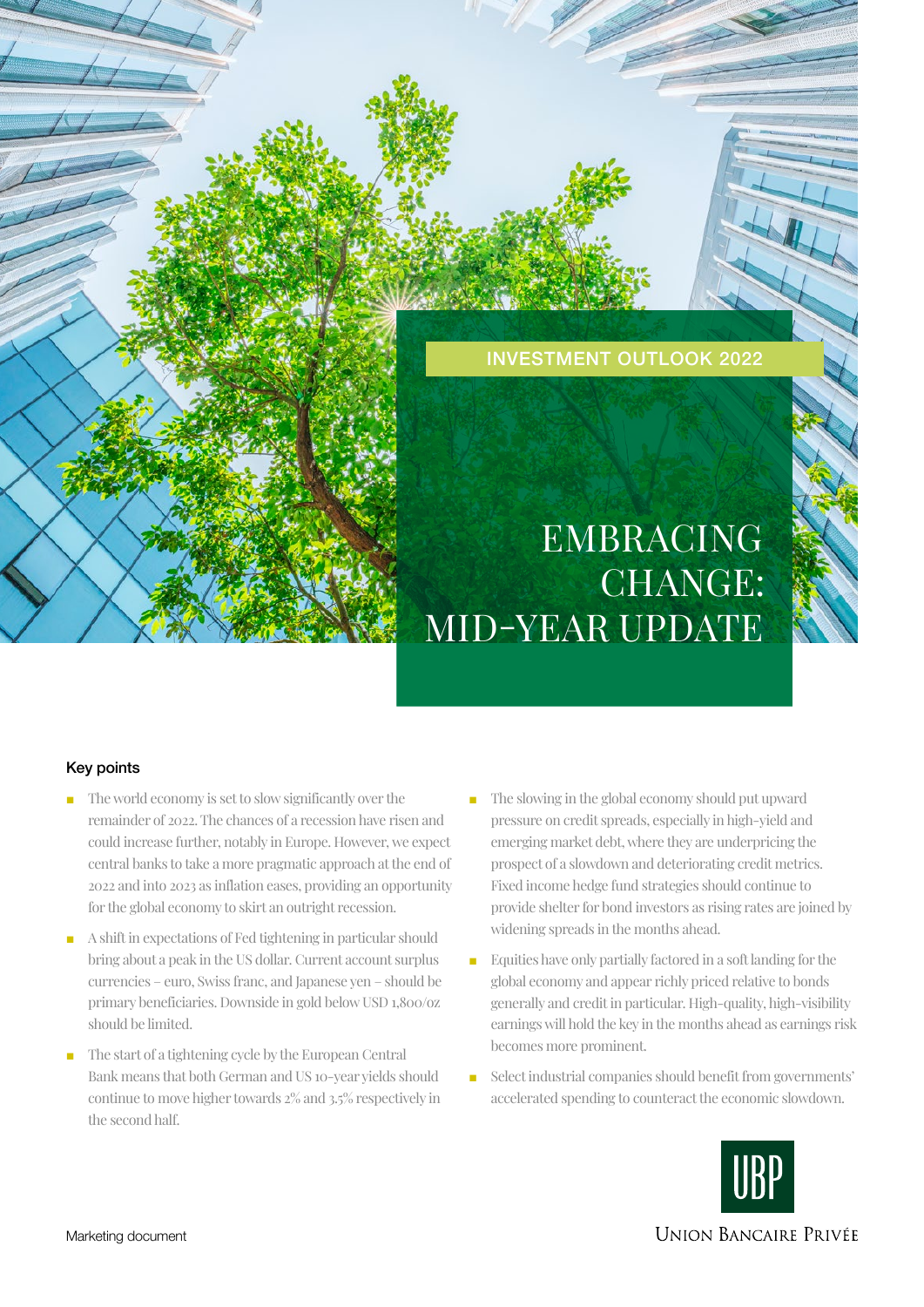#### Economic outlook: chance of stability but risks remain

Growth in the world economy was expected to slow slightly after the sharp post-pandemic upturn in consumer spending in 2021. However, economies have faced three major shocks in the first half of 2022 that have pressured global growth further:

- the closure of the Chinese economy because of the authorities' zero-Covid response to rising infections,
- the conflict between Ukraine and Russia and the renewed upward pressure it has put on energy and agricultural commodity prices, and
- the prospect of faster and sharper monetary tightening than previously expected in the US and Europe in particular.

As a result, the global economy has slowed more than anticipated in the first half, leaving it susceptible to a global recession, either because of domestic demand succumbing to the shocks of the first semester of 2022, or due to a new external shock such as the start of a wider conflict or a total embargo on Russian commodity exports to major developed economies.

However, a reopening of China should help stabilise growth in the second-largest economy in the world and support growth in Europe in the second half of 2022. This, combined with growing fiscal support and a likely peak in inflation, which should offer the Federal Reserve some policy flexibility, is expected to prevent the current slowdown from turning into an outright global recession.

#### Economic growth prospects

In the US, the manufacturing and employment markets are not showing any signs of a major economic decline that could lead to an imminent recession. The slide we have seen to date relates more to the surprisingly fast US monetary tightening than to issues originating in China or Europe.

Discussions among Fed officials have shown a desire to balance steady growth with a firm grip on inflation, suggesting that the Fed could change tack once it has brought its key interest rates back to neutral (between 2.25% and 2.50%). As a result, we expect US growth to slow to around 2.7% in 2022 and then stabilise at around 2% in 2023.

Europe appears more vulnerable in the next few quarters, and several countries have posted weak growth or even sequential declines in quarterly output. Temporary contractions in production or even in GDP as a whole may take place, resulting in "technical" recessions at around -0.2% quarter on quarter. This is consistent with our scenario of a sharp slowdown to only 2% in 2022 and 2023, well below the consensus and ECB forecasts of above 2.5% for 2022.

Germany is vulnerable because it is highly dependent on Russia for energy and because global exports are weak. France and Italy have also seen a decline in production, consumer confidence and consumer spending indicators. Indeed, deteriorating financial conditions in the eurozone and leading

manufacturing indicators in Germany are warnings that the European economy might contract.

As a result, the stabilisation expected in the second half will be more fragile in Europe than elsewhere. It will depend on the absence of further problems and, indirectly, on progress with the war in Ukraine and a reacceleration in Chinese demand (see below). If major risks are realised, they would push the eurozone into a deeper and more sustained recession than our core scenario outlines.

China entered recession in the second quarter. However, with lockdown measures now being gradually eased and the government announcing new monetary and fiscal support, its economy is likely to recover steadily in the third quarter. Overall growth appears unlikely to hit the authorities' 5.5% growth target in 2022 as the monetary and fiscal stimulus, while it should be substantial enough to pull the economy out of recession, will be much less than that deployed in previous major crises.

Global growth: fragile stability and lingering risks of global recession



Sources: International Monetary Fund and UBP

Inflation to peak but normalisation only in 2023



Sources: US Bureau of Labor Statistics, EuroStat and UBP

The coming recovery in Chinese consumer spending growth and ongoing easing in manufacturing and export bottlenecks should allow for a significant upturn in global trade and less pressure on developed-country manufacturers, in particular in Europe.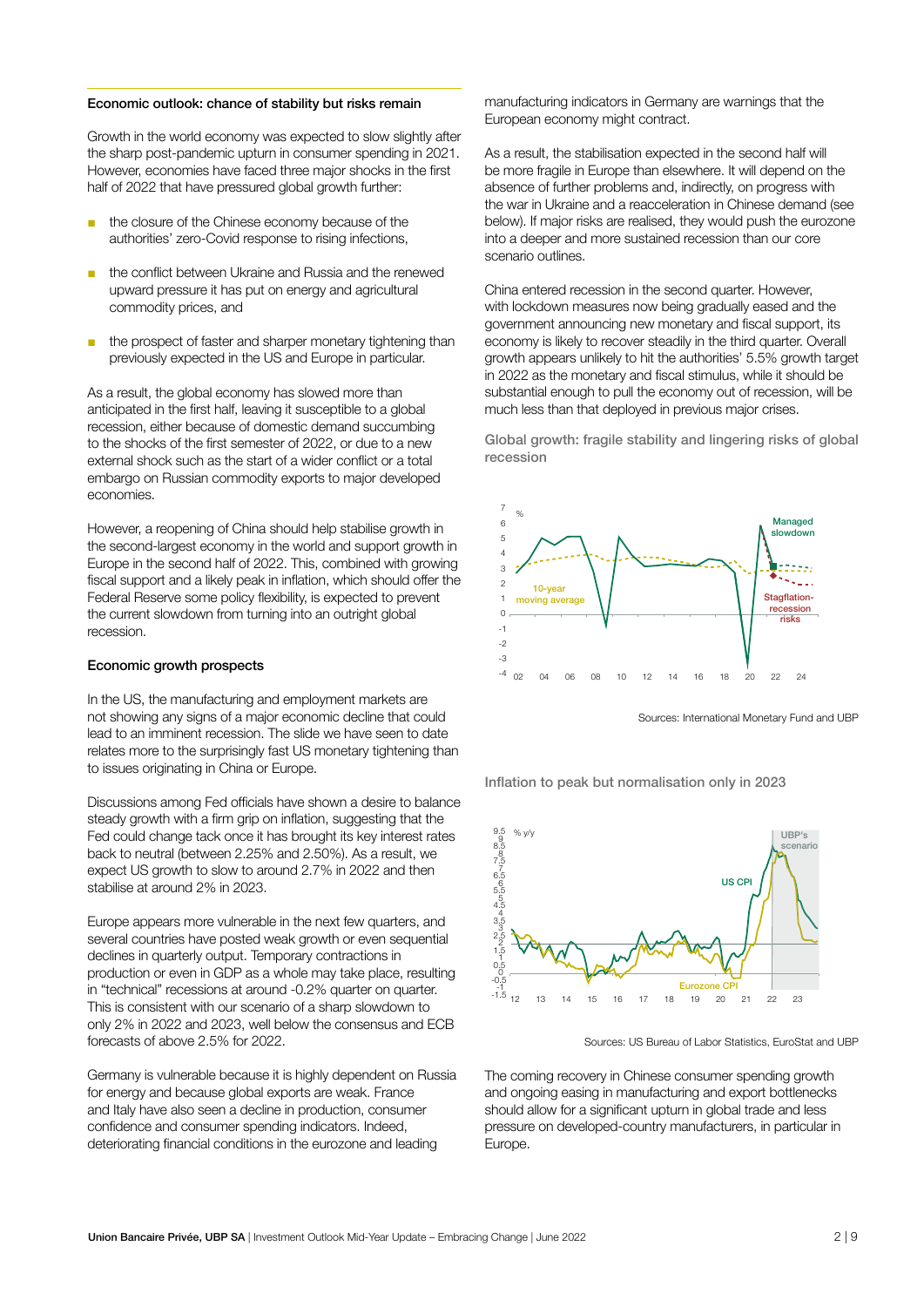## Inflation and the outlook for policy

Inflation has risen rapidly in the first half of 2022 because of further increases in energy prices, along with the prospect of agricultural commodity shortages. Current trends in these two sectors suggest that inflation will level off while remaining high in the third quarter, before easing in the fourth. We expect it to fall substantially from the record levels in the first half, but we will have to wait until mid-2023 to see it move back in line with central banks' medium-term targets.

Beyond volatility in energy and grain prices, the medium-term risk to inflation could come from general wage growth, leading to a 1970s-style spiral. Wages are already rising in countries where labour markets are stretched, such as the UK and US, and the trend is likely to spread to Europe in the second half of this year. However, because participation rates remain moderate and economies are slowing, labour markets are likely to stabilise and avoid a wage spiral in 2023.

With inflation rising rapidly in all regions, monetary authorities have announced plans to stop liquidity injections and bring forward rate hikes, a process that will accelerate in the coming months.

Accordingly, official interest rates across developed economies are likely to rise back above zero and move close to neutral in the US and UK. After this flash tightening, we expect central banks like the Fed and the ECB to step back and observe the impact of their rapid policy shift on underlying economies, given the already slowing growth and the major risks that continue to evolve, before either continuing or reining in their efforts.

Central banks may be in a better position to adopt this approach in the months ahead as the credibility they had lost – because inflation has exceeded their targets and they were slow to withdraw economic support – now appears to have begun to return with inflation expectations having stabilised after increasing sharply in response to Russia's invasion of Ukraine.

Those expectations should take root as inflation eases in the face of significantly higher key interest rates. This should allow central banks to focus in the future on stabilising the slowing growth outlook rather than fighting inflation.

Fiscal policies have taken a more proactive role this cycle, especially in Europe, with governments providing support for the households and companies worst affected by high inflation. This includes efforts to cushion the blow of high oil and gas prices in Europe, given the difficulty of finding substitutes for Russian energy.

Such support should continue in the second half while the scheduled post-pandemic fiscal tightening may be postponed. Overall, public-sector deficits in 2022 should exceed expectations at the start of the year and remain large in 2023, including in the US, where there are political barriers to adjusting fiscal policy. As a result, public-sector debt levels are unlikely to fall and debt-to-GDP ratios should stay high in all major regions.

Overall, the world economy is set to slow significantly over the remainder of 2022. The chances of a recession have risen and could rise further, notably in Europe, if major risks are not dispelled. Monetary tightening is likely to accelerate in the third quarter. However, we expect central banks will take a more pragmatic approach at the end of the year and in 2023 as inflation eases, allowing them and fiscal authorities to turn their attention back to maintaining growth in the face of external risks.

#### Forex outlook: a peak in the USD ahead

Since the beginning of the year, the USD has outperformed both G-10 and EM currencies, reflecting the US Federal Reserve's hawkish policy shift. As inflation has continued to rise, markets have priced in an aggressive hiking cycle, to the USD's benefit. The US Dollar Index has risen by nearly 10%, and the USD has reached multi-year highs on almost every valuation measure.

Historically, the USD tends to peak close to the Fed's first rate hike of the year and there are several indications that point to the USD having reached a cyclical peak following the Fed's first hike of this March.

Firstly, US inflation momentum has begun to wane, suggesting that the Fed is unlikely to raise rates beyond current market projections without an additional inflationary catalyst. Confirming this, overnight index swaps (OIS) have priced out the prospect of rate hikes in 2023.

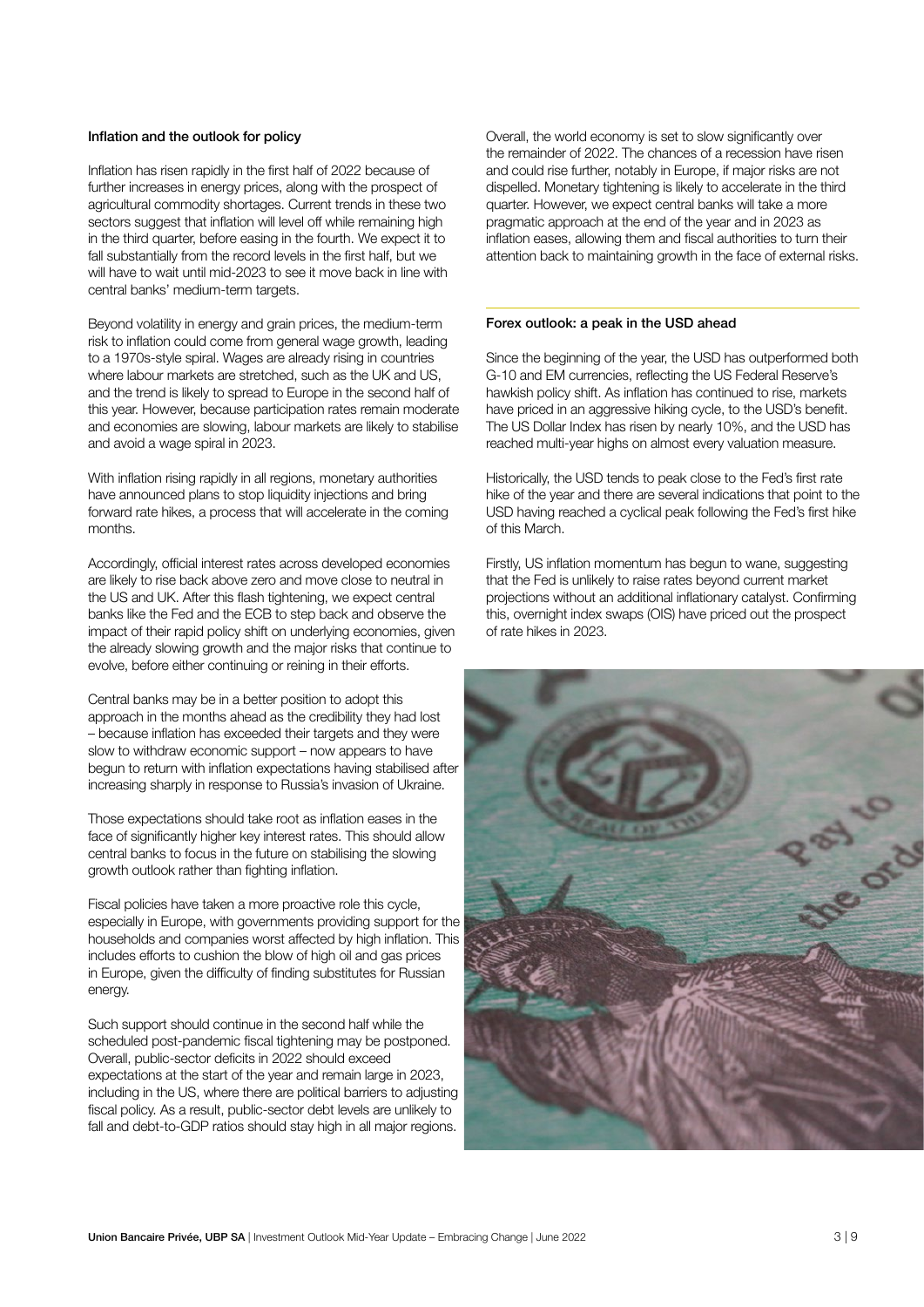Secondly, long-term yields and breakeven inflation forecasts have begun to fall, indicating that markets believe inflation is a secondary concern to the growth outlook, where worries are building.

As a result, a lower rate-hiking profile than expected should prevent further sustained USD appreciation from current levels unless the growth outlook deteriorates more rapidly for the world than for the US.

While the probability of slower growth or even the risk of an outright recession is increasing, only in the unlikely event of a 2008–09-style crisis would we expect a sustained safe-haven bid for the USD.

#### Current account surplus currencies to rise vs. the USD

As US growth eases, current account surplus currencies including the JPY, EUR, and CHF should appreciate against the USD.

The EUR will benefit from forthcoming rate hikes by the European Central Bank (ECB) following the sharp rise in eurozone inflation. The ECB is sensitive to the fact that the weak currency has amplified the imported inflation effects on the single-currency area. The EUR should also benefit from a return to flat deposit rates as fixed income investors repatriate capital.

EUR to benefit from forthcoming ECB rate hikes





The JPY tends to appreciate during periods of economic slowdown, reflecting capital repatriation by Japanese investors. It depreciated by nearly 20% during the first two quarters as USD/JPY's long-standing correlation to US 10-year yields manifested itself. With Japan's still-low domestic inflation dynamic, this means that the JPY's real exchange rate has cheapened considerably. As markets price out the prospect of Fed rate hikes in 2023, we believe USD/JPY can strengthen back towards 125.

The outlook for the CHF exchange rate is also constructive, reflecting the currency's safe-haven status and its typical appreciation bias during episodes of slowing growth. We expect that EUR/CHF will continue to decline due to large inflation differentials between the eurozone and Switzerland,

while USD/CHF should top near 1.00 and then decline gradually to reflect modest USD weakness.

We do not anticipate that the Swiss National Bank (SNB) will hike rates in the near term, although this is a risk as the SNB maintains a strict inflation target and will be particularly sensitive to any prolonged inflation overshoot. This poses upside risks for the CHF in the months ahead.

#### High-beta currencies will remain under pressure

At the beginning of the year, the AUD, CAD, SEK and NOK appreciated, due to a perceived regime shift towards structurally higher commodity prices, decent growth and gradual interest rate normalisation.

However, this phase was not sustained in light of the USD's appreciation. Coming into the second half of the year, these currencies should see a modest weakening trend. Lighter stimulus than expected in China and heightened concerns about slowing global growth will weigh on traditional high-beta currencies such as the CAD and AUD.

The eurozone slowdown, which is more advanced than in any other major economy, will act against aggressive SEK appreciation, given the krona's correlation with German growth metrics.

The German growth slowdown will also weigh on the GBP, as every macroeconomic variable in the UK has continued to worsen. The Bank of England (BoE) is likely to disappoint investors with a relatively shallow rate-hiking cycle, meaning that real inflation-adjusted interest rates will remain deeply negative, thus weighing on sterling.

#### EM outlook: nuanced, but largely constructive

The outlook for emerging market currencies is nuanced, but generally constructive. While the likes of the TRY and RUB are effectively uninvestible, most of the other major emerging market currencies should fare well in the second half of the year. This reflects several factors:

- 1. USD weakness
- 2. Significantly positive interest rate differentials
- 3. Investors staying structurally underweight EM

The prospect of USD weakness is a benign development for EM currencies, because it reduces USD-denominated debt burdens, while also having a positive effect on EM commodity export revenues. If the USD weakens in line with a slowing US growth outlook, this will reduce the negative feedback loop of weakening EM currencies and increased EM default scenarios. Consequently, we do not anticipate wide-scale EM currency weakness in the second half of the year.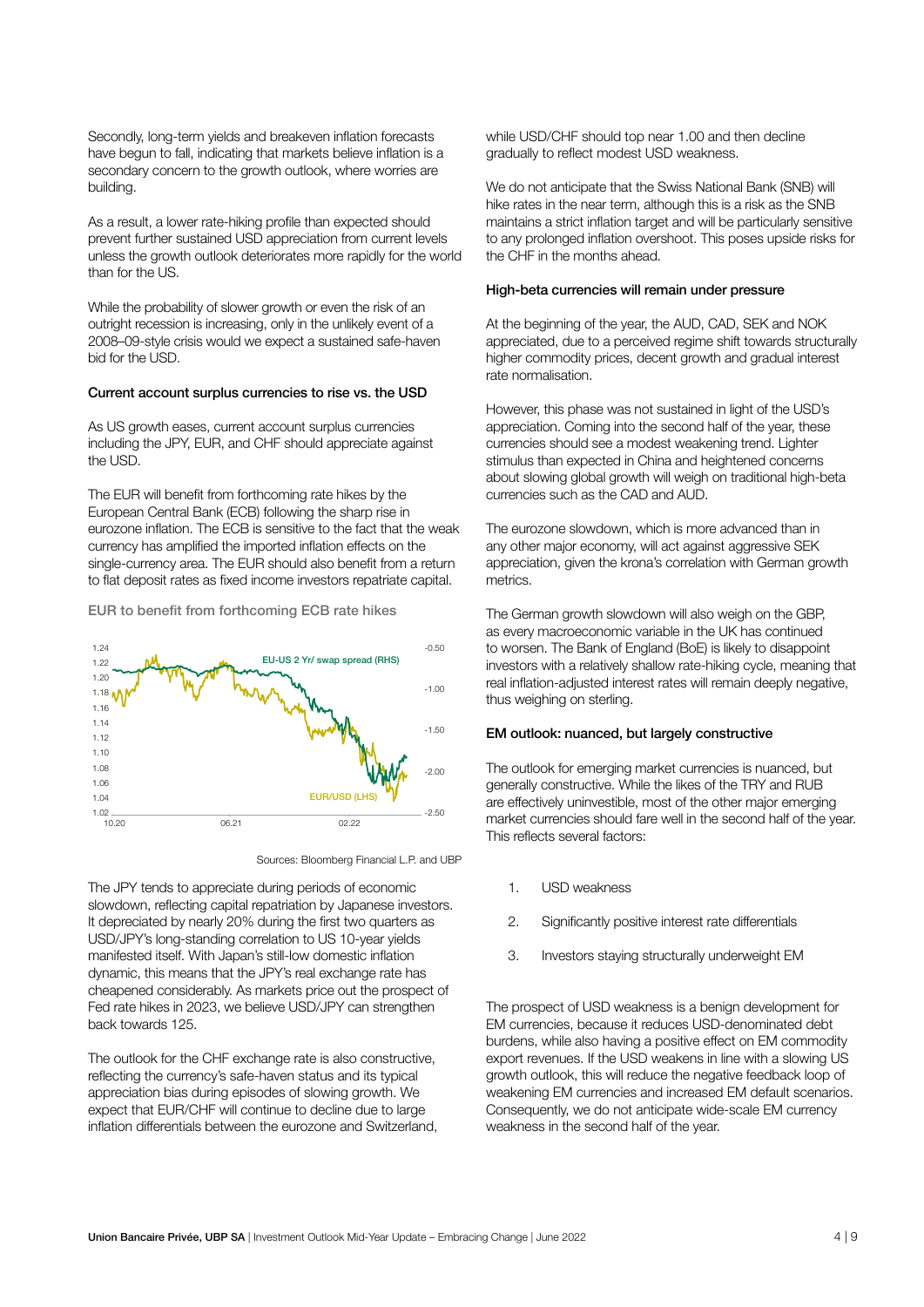We believe the major FM currencies are well placed to withstand slowing US and global growth, because their central banks have already raised rates aggressively – on aggregate by a total of 6000 bps since 2020, arming them against higher external financing costs. Given that markets have largely priced in the Fed's tightening cycle, this means that EM currencies are still enjoying a sizeable interest rate advantage over the USD at all points along the curve. Substantial interest rate differentials mean that the cost of taking short positions for most of the major EM currencies is now prohibitively high – carry is simply too expensive. Consequently, we do not see aggressive FX weakness for the likes of the BRL, ZAR and MXN.

For the CNY, the situation is more nuanced. Ongoing zero-Covid policies mean that Chinese domestic demand will remain subdued, justifying the PBoC's incremental progress towards a looser monetary policy. USD/CNY front-end rate differentials remain elevated and are consistent with USD/CNY trading closer to 7.00. Investors have continued to divest from CNY-denominated assets, which is resulting in large outflows. The upshot of this is that the CNY will remain on a modest weakening trend in the second half of the year.

## Precious metals

In the precious metals space, short-term risks for gold are mildly skewed to the downside. With inflation momentum starting to ease and markets pricing in further rate hikes, real interest rates adjusted for inflation may rise, which is normally an ominous development for gold.

Any downward move should be limited, however, reflecting persistently elevated levels of geopolitical uncertainty. Our long-term fair value models for gold are consistent with prices of around USD 2,000 per ounce, so there should not be any significant downside for prices below USD 1,800 in the coming months.

## Asset allocation outlook

The declines in global equity and credit markets that occurred in the first half of 2022 have reflected both the rapid withdrawal of pandemic-era policy support from the global economy and the shock to global commodity supply chains caused by Russia's February invasion of Ukraine and by the Western nations' associated sanctions.

The wild moves in both bonds and equities year to date have been well beyond the rising yields and falling P/E multiples anticipated in our 2022 Outlook, "Embracing Change".

Looking ahead, the European Central Bank is preparing to join the US Federal Reserve in a belated and rapid hiking of interest rates. This, combined with what now appears to be a prolonged shock to the supply of critical energy, metals, and grains to the global economy, to say nothing of the slowing growth and



waning earnings momentum, appear likely to remain obstacles for investors for the rest of the year.

Against that backdrop, equities remain richly priced against bonds generally, but credit in particular. With only investmentgrade credit factoring in a meaningful slowdown in activity (see chart overleaf), investors should expect challenging return profiles for both equity and fixed income in the next two quarters.

As a result, investors will need to prioritise risk management rather than reaching for returns which rewarded them through much of the pandemic era in 2020–21. High-quality credit should offer shelter for multi-asset investors while high-visibility earnings streams at reasonable valuations should help mitigate the headwinds on equity returns towards year end.

#### Fixed income outlook

Despite the losses in fixed income markets in the first quarter of 2022 being the largest to start a calendar year in the past 50 years, bond markets are still only partially pricing in the new, post-pandemic, post-invasion inflation and growth regime that has taken shape over the past year.

Inflation expectations in the US and euro area have reset to the lower end of the pre-2015 range, leaving long-term market forecasts for inflation well above the 2% target of both central banks.

Inflation-adjusted yields across the US Treasury and German bond yield curves remain below zero, suggesting a stillaccommodative stance just as the ECB is set to follow the Fed in a tightening cycle over the course of the summer.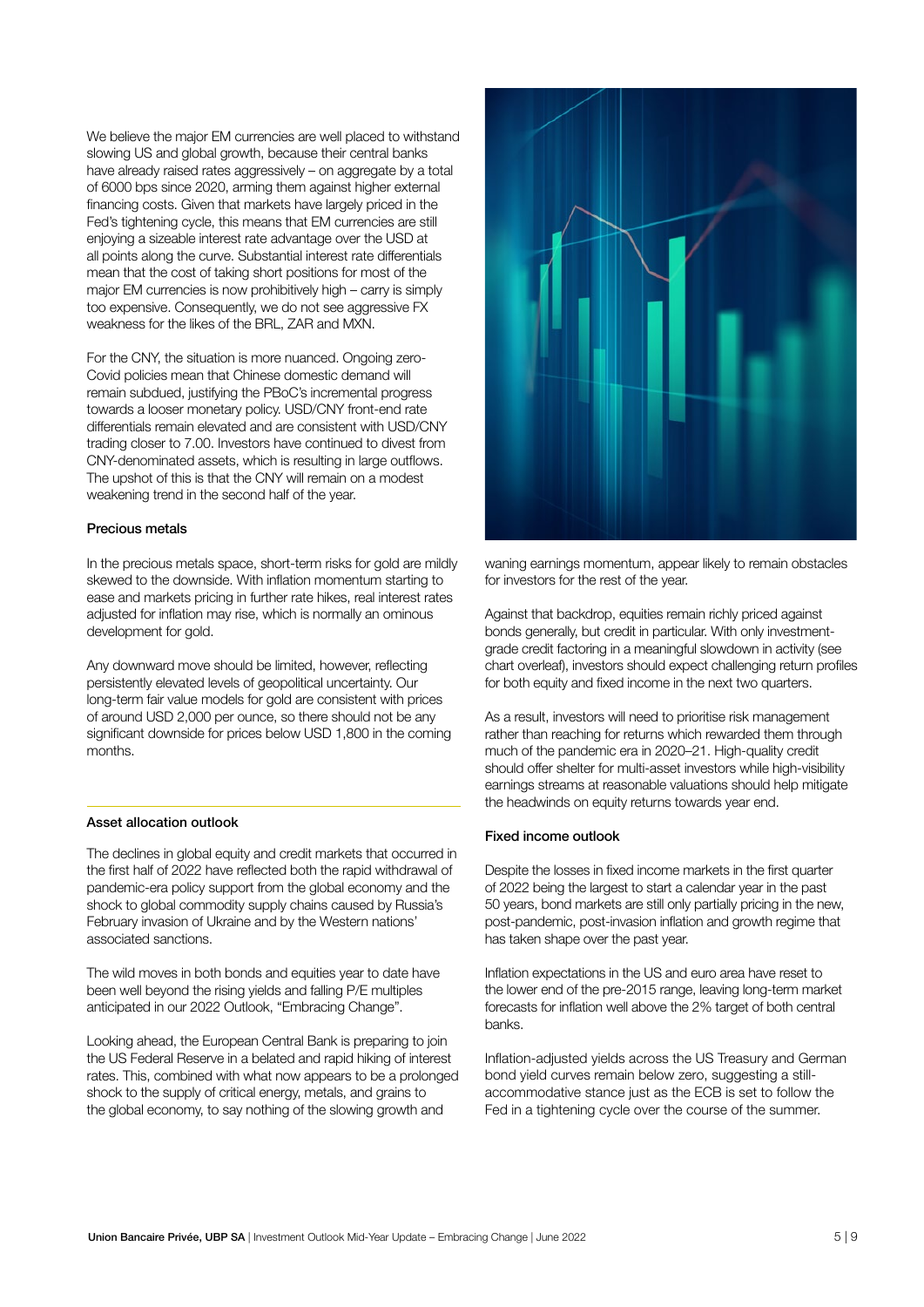The last time investors saw joint Fed and ECB tightening was in 2016–17 when German and US 10-year yields rose by more than 100 bps. As a result, investors should see risk-free yields continue to move higher over the summer, with benchmark Treasury yields moving more decisively into our 3–3.5% target range.

Euro investors should likewise expect German Bund yields to continue to rise from 0% at their March 2022 lows to as high as 2% in order to move closer to a 0% inflation-adjusted yield in the months ahead.

Credit investors, who have enjoyed relative shelter so far in 2022, will likely be faced with the rising interest rate backdrop continuing to be a drag on total returns. However, with slowing economic growth on both sides of the Atlantic, they should expect to see widening spreads join with rising rates to add to the headwinds bond investors will face for the remainder of 2022.

Indeed, though investment-grade bonds have integrated a modest recessionary outlook, emerging market debt as well as high-yield bonds in both the US and single-currency area, are underpricing the prospect of a meaningful slowdown in activity and deterioration of credit metrics in the months ahead.

High-yield bonds underprice the prospect of a slowdown



Sources: Bloomberg Financial L.P. and UBP

We therefore continue to believe that alternative hedge fund strategies which shield against both rising interest rates and widening credit spreads should provide protection in this challenging environment for fixed income investors.

Within more traditional fixed income asset classes, we continue to prefer shorter-duration and floating-rate, high-quality credit.

Admittedly, as US 10-year yields move more deeply into our 3–3.5% target range, tactical opportunities may arise for fixed income investors to re-establish longer-duration exposure provided long-term inflation expectations remain well contained.

### Equity outlook

Though the 8–10% returns in global equities we had forecast last December for the current year are unachievable, like in fixed

income substantially all of the declines in global equities year to date can be attributed to the rising interest rate backdrop which collapsed P/E multiples more than we had anticipated.

Indeed, despite the almost 150-bp fall in US and eurozone GDP growth forecasts since the start of 2022 and growing cost pressures, strong pricing power has helped to steady corporate earnings expectations, offering an island of stability in a sea of volatility within global equities.

Look for earnings expectations to better price a slowing US economy



Sources: International Monetary Fund and UBP

With yields likely to press higher in the second half of the year, the magnitude of P/E headwinds of the first half should abate though not fully subside in the second. As the slowdown in European and US economies crystallises, investors should see the current 8–10% earnings growth expectations for 2022 and 2023 begin to come under pressure.

As a result, even if the Federal Reserve is successful at engineering a soft landing as it has been on only three occasions in the past thirteen of its rate-hiking cycles since the 1950s, fair value in the S&P 500 would still sit near 3,400– 3,800, or as much as 10% below current levels, given the new growth and interest rate outlooks that have taken hold around the world.

Having tracked the decline in global developed equity markets, emerging market equities appear on the surface to be more attractively valued than US equities in particular. However, many of these economies have missed the post-pandemic demandfuelled growth spurt but disproportionately absorbed the inflationary pressures, with rising commodity prices. As a result, a selective approach is warranted in the broader EM space as macro risks are more pronounced there than in developed economies in the current environment.

From a sector point of view, the de-rating of big tech leaves them near their cheapest levels both in absolute terms and relative to the S&P 500 since 2013. This suggests that the underperformance driven by P/E compression year to date is substantially complete.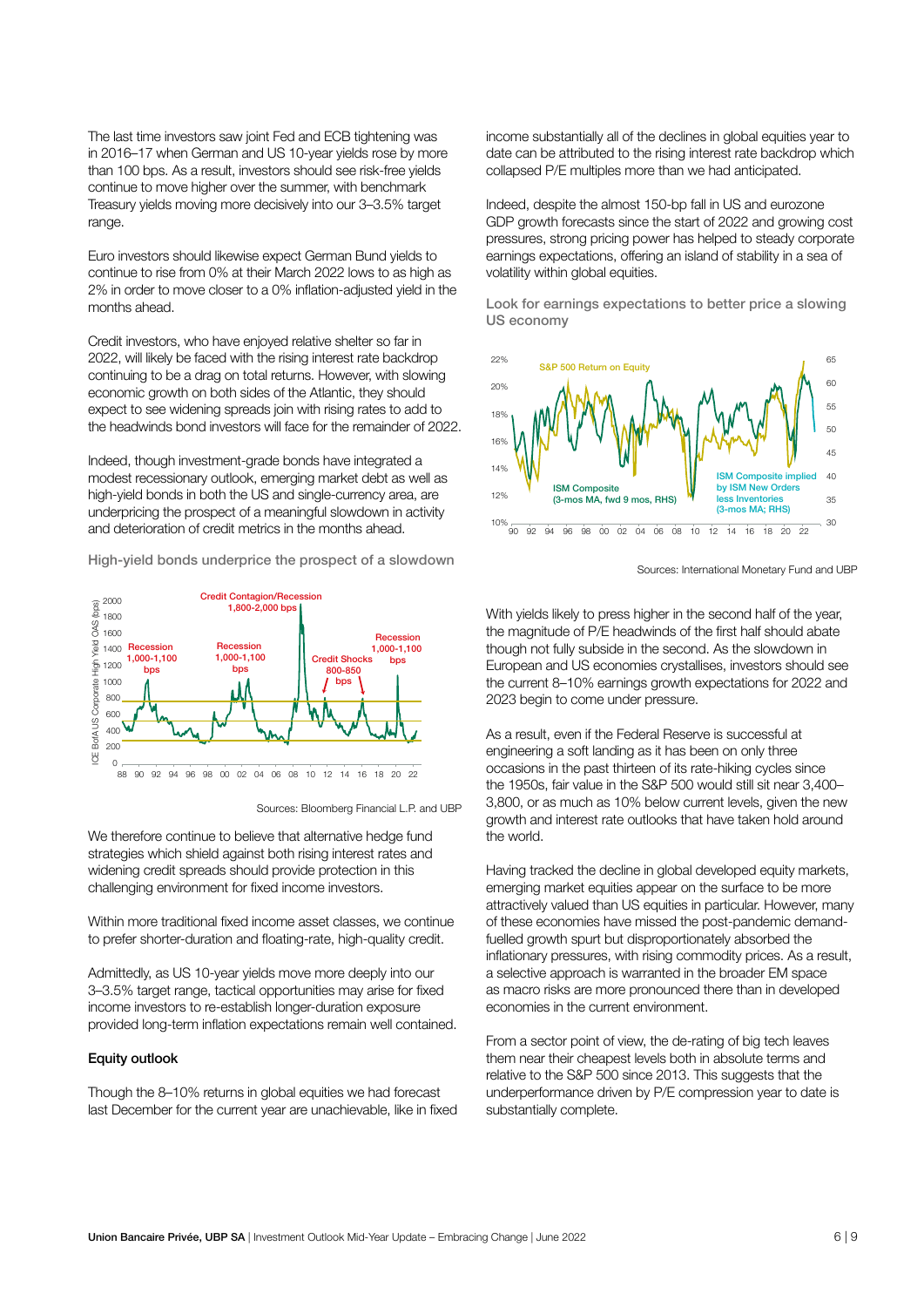However, big tech companies being established as dominant players in online advertising, retail, social media, and mobile computing, they are likely more susceptible to the cyclical risks facing the global economy than in previous cycles, when market share gains could offset headwinds. As a result, a focus on high-quality, high-visibility earnings streams, even within the growth-focused technology space, will be increasingly valuable.

As the economy slows, however, opportunities will emerge as governments seek to counteract this slowdown. In particular, in China and Europe, we have already seen a desire to invest in the energy transition in order to both enhance long-term energy security and mitigate the year-to-date surge in fossil fuel prices.

Indeed, even in the US which has been slower than its counterparts across both the Atlantic and Pacific oceans, the Biden administration appears to be preparing a fiscal package which includes investment in green technology to spur the US energy transition.

While the green narrative retains its long-term appeal given the investment dollars that will be directed at the sector in the years to come, as investors have observed year-to-date, the performances these long-dated investments offer are often highly volatile and near-term. To help mitigate this risk in the current environment, investors can look to high-quality utilities in Europe which are driving the energy transition there.

Moreover, as the energy transition takes shape, opportunities should emerge in the industrials sector which contains a number of the primary beneficiaries from the capital spending required to spur the transformations under way in the global economy.

With energy having performed strongly year to date, investors should become more nuanced in their exposure within the sector: with refining margins sitting at their highest levels since at least the mid-1980s, and with little prospect of new supply, refining companies may offer investors an opportunity.

All-time high refining margins provide some earnings visibility within the energy sector



Sources: Bloomberg Financial L.P. and UBP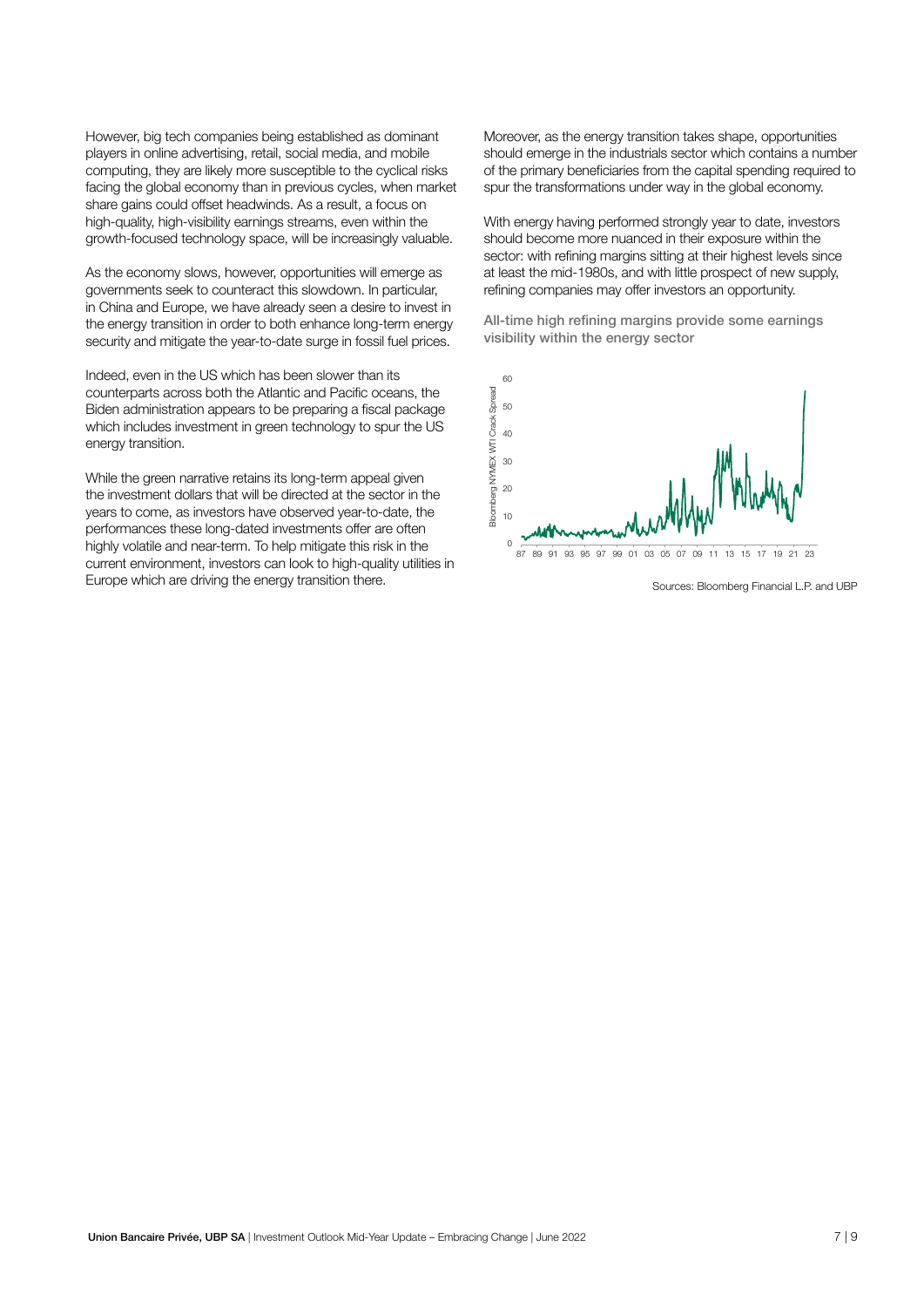## Authors



# Michaël Lok

Group Chief Investment Officer (CIO) and Co-CEO Asset Management

michael.lok@ubp.ch



# Norman Villamin

Chief Investment Officer (CIO) Wealth Management and Head of Asset Allocation

norman.villamin@ubp.ch



# Patrice Gautry

Chief Economist

patrice.gautry@ubp.ch



# Peter Kinsella

Global Head of Forex Strategy

peter.kinsella@ubp.com